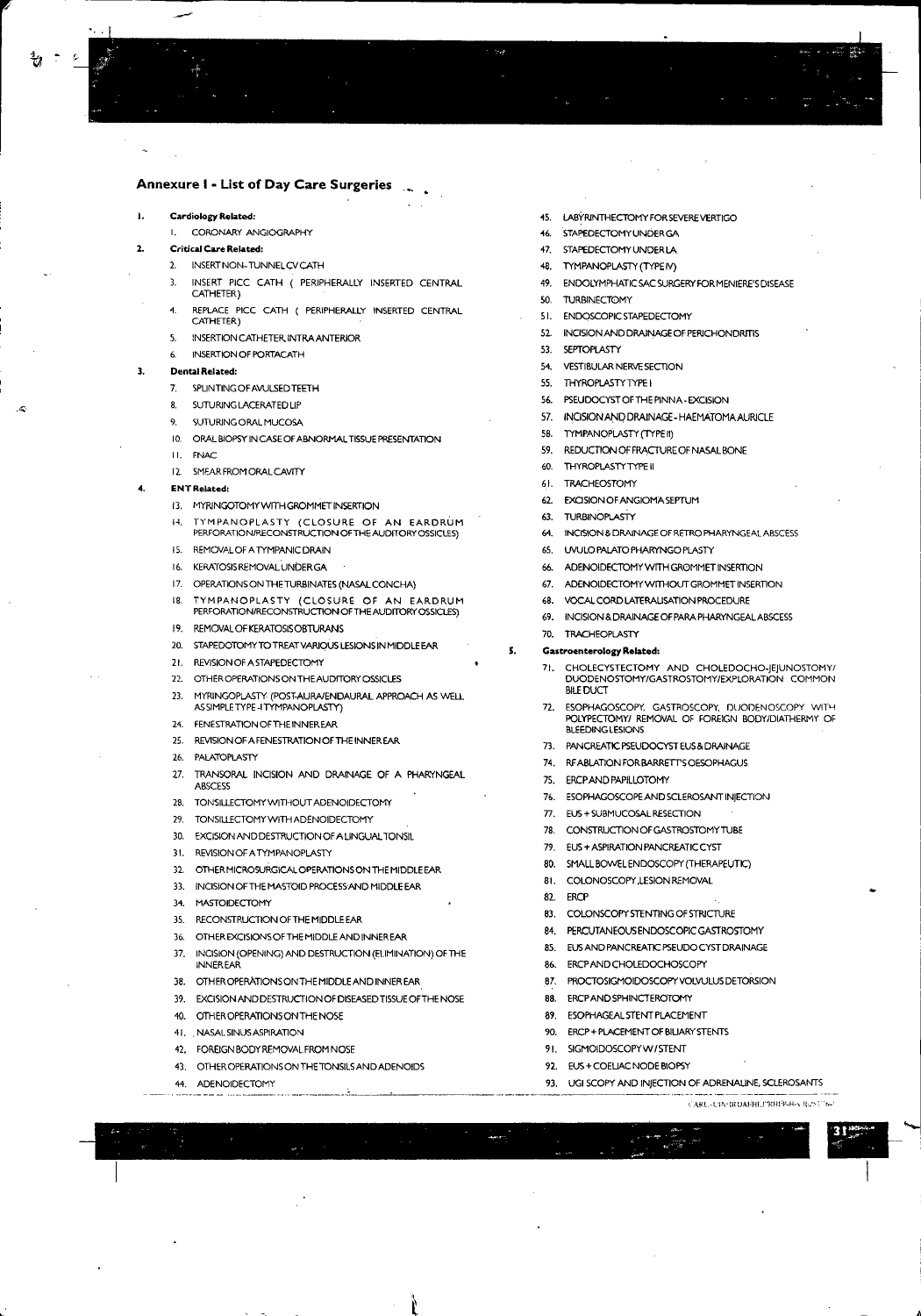# BLEEDING ULCERS

### **General Surgery Related:**

6,

"

 $\mathfrak{D}$ 

- **94. INCISION Of A PILONIDALSINUSI ABSCESS**
- 
- 95. FISSURE IN ANO SPHINCTEROTOMY
- %. SURGICALTREATMENT OF A VARICOCELE AND A HYDROCELE OF
- THE SPERMATICCORD 97. ORCHIDOPEXY
- 98. ABDOMINAL EXPLORATION IN CRYPTORCHIDISM
- 99. SURGICALTREATMENTOFANALFISTULAS
- 100. DIVISION OFTHEANAL SPHINCTER (SPHINCTEROTOMY)
- 101. EPIDIDYMECTOMY
- 102. INCISION OF THE BREAST ABSCESS
- 103. OPERATIONS ON THE NIPPLE
- 104. EXCiSIONOFSINGLEBREASTLUMP
- 105. INCISION AND EXCISION OF TISSUE IN THE PERIANAL REGION
- 106. SURGICAL TREATMENT OF HEMORRHOIDS
- 107. OTHEROPERATIONSONTHEANUS
- 108. ULTRASOUND GUIDED ASPIRATIONS
- 109. SCLEROTHERAPY.ETC.
- 110. LAPAROTOMY FOR GRADING lYMPHOMA WITH SPLENECTOMY/LNERILYMPH NODE BIOPSY
- III. THERAPEUTICLAPAROSCOPYWITHLASER
- 112 APPENDICECTOMY WITH/WITHOUT DRAINAGE
- 113. INFECTED KElOID EXCISION
- 114. AXILLARY LYMPHADENECTOMY
- II S. WOUND DEBRIDEMENT AND COVER
- 116. ABSCESS-DECOMPRESSION
- 117. CERVICAL LYMPHADENECTOMY
- 118. INFECTED SEBACEOUSCYST
- 119. INGUINAL LYMPHADENECTOMY
- 120. INCISION AND DRAINAGE OF ABSCESS
- 121. SUTURING OF LACERATIONS
- 122 SCALFSUTURING
- 123. INFECTED LIPOMA EXCISION
- 124, MAXIMALANALDILATATION
- 125. PILES
- 126. A)INJECTION SCLEROTHERAPY
- **12i.** B)PlLESBANDING
- 128. UVER ABSCESS-CATHETER DRAINAGE
- 129. RSSUREIN ANO. FISSURECTOMY
- 130. FIBROADENOMA BREAST EXCISION
- 131. OESOPHAGEAL VARICES SCLEROTHERAPY
- 132. ERCP-PANCREATIC DUCT STONE REMOVAL
- 
- 
- 135. UGI SCOPYAND POLYPECTOMY OESOPHAGUS
- **l36.** BRIEASTABSCESS1&D
- 137. FEEDING GASTROSTOMY 7,
- 138. OESOFHAGOSCOPY AND BIOPSYOF GROWTH OESOPHAGUS
- 138. INCISION OF THE CHARY<br>
139. ERCP-BILEDUCT STONEREMOWAL<br>
140. ILEOSTOMY CLOSURE<br>
141. COLONOSCOPY<br>
142. POLYPECTOMY COLON<br>
142. POLYPECTOMY COLON<br>
142. POLYPECTOMY COLON<br>
142. POLYPECTOMY COLON<br>
142. POLYPECTOMY COLON<br>
	-
	- **141.** CO!DNOSCOPY
	- 142. POLYPECTOMY COLON
	-

1

14S. R1GIDOESOPHAGOSCOPY FOR FBREMOVAL

146. FEEDINGJEJUNOSTOMY 147. COLOSTOMY 148. ILEOSTOMY 149. COLOSTOMY CLOSURE

ISS. ZADEK'S NAIL BED EXCISION 156. SUBCUTANEOUS MASTECTOMY 157. EXCISION OF RANULA UNDER GA

165. CIRCUMCISION FOR TRAUMA

171. ESOPHAGEALGROWTH STENT <sup>I</sup>*n* PAIRPROCEDURE OF HYDATID CYST LIVER

177. MICRODOCHECTOMYBREAST 178. SURGERYFOR FRACTURE PENIS 179. SENTINEL NODE BIOPSY 180. PARASTOMALHERNIA 181. REVISION CO!DSTOMY

J82. PROLAPSEDCOLOSTOMY. CORRECTION

184. LAPAROSCOPIC CARDIOMYOTOMY( HELLERS) 18S. SENTINELNODEBIOPSYMALIGNANTMELANOMA 186. LAPAROSCOPlC PYlDROMYOTOMY(RAMSTEDT)

187. OPERATlONSON BARTHOUNSGLANDS (CYST)

189. INSURFLATIONSOFTHE FALLOPIAN TUBES 190. OTHER OPERATIONS ON THE FALLOPIAN TUBE 191. DILATATlON OF THE CERVICAL CANAL

173. TRUCUT LIVER BIOPSY

LUNG TUMOUR 175. EXCISIONOFCERVICALRIB

183. TESTICULAR BIOPSY

**Gynecoloa Related:**

188. INCISIONOFTHEOVARY

**STRICTURES** 159. EVERSIONOFSAC 160. UNILATERAL **161. ILATERAL** 162. !DRD'S PliCATION 163. JABOULAY'S PROCEDURE 164. SCROTOPLASTY

166. MEATOPLASTY

- 
- 

ISO. SUBMANDIBULAR SALIVARY DUCT STONE REMOVAL 15'1. PNEUMATIC REDUCTION OF INTUSSUSCEPTION 152. VARICOSEVEINS LEGS• INJECTION SCLEROTHERAPY 153. RIGlDOESOPHAGOSCOPY FOR PLUMMERVINSON SYNDROME 154. PANCREATIC PSEUDOCYSTS ENDOSCOPIC DRAINAGE

158. RIGID OESOPHAGOSCOPY FOR DILATION OF BENIGN

167. INTERSPHINCTERICABSCESS INCISION AND DRAINAGE

174. PHOTODYNAMIC THERAPY OR ESOPHAGEAL TUMOUR AND

•.

176. LAPAROSCOPIC REDUCTlON OF INTUSSUSCEPTION

16B. PSOASABSCESSINCISION AND DRAINAGE 169. THYROID ABSCESSINCISION AND DRAINAGE 170. TlPSP1ROCEDUREFOR PORTAL HYPERTENSION

- 
- 
- 
- 
- 
- 
- 
- 
- 
- 
- 
- 
- 
- 
- 143. SPLENIC ABSCESSES LAPAROSCOPIC DRAINAGE
- 
- 
- 
- 
- 
- 
- 
- 
- 
- 
- 
- 
- 
- 144. UGISCOPY AND POLYPECTOMY STOMACH
- 
- 
- 
- 

- 
- **113.** PERIANAl. ABSCESSI&D
- 134. PERIANAL HEMATOMA EVACUATION
- 
- 
- 
- 
- **139.** ERCP. BILEDUCT STONE REMOVAL
- 140. ILEOSTOMY CLOSURE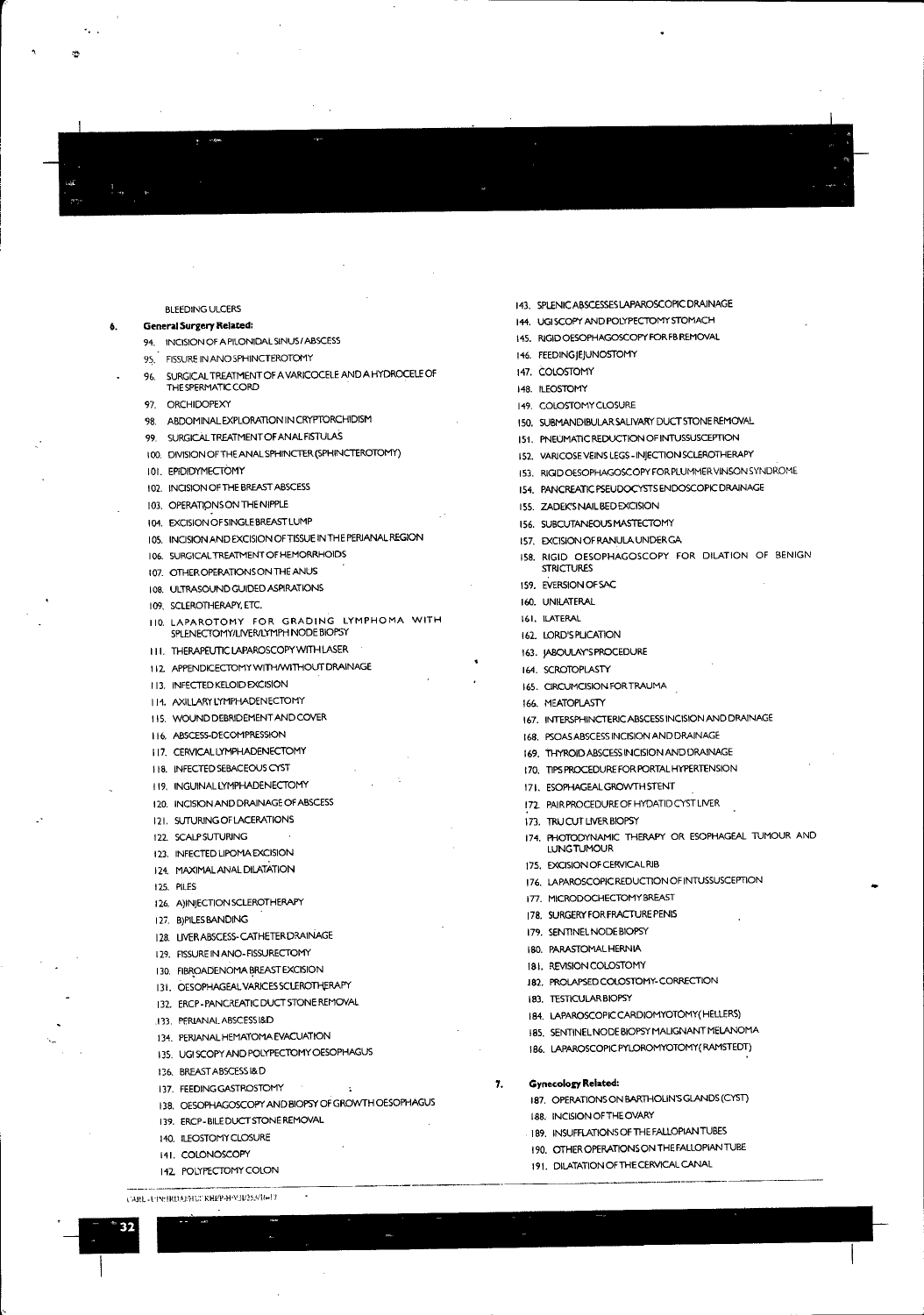192. CONISATION OF THE UTERINE CERVIX

- 193. THERAPEUTIC CURETTAGE WITH COLPOSCOPY / BIOPSY / DIATHFRMY/CRYOSURGERY
- 194. LASER THERAPY OF CERVIX FOR VARIOUS LESIONS OF UTERUS
- 195. OTHER OPERATIONS ON THE UTERINE CERVIX
- 196. INCISION OF THE UTERUS (HYSTERECTOMY)
- 197. LOCAL EXCISION AND DESTRUCTION OF DISEASED TISSUE OF THE VAGINA AND THE POUCH OF DOUGLAS
- 198. INCISION OF VAGINA
- 199. INCISION OF VULVA
- 200 CULDOTOMY

ŋ

- 201. SALPINGO-OOPHORECTOMY VIA LAPAROTOMY
- 202. ENDOSCOPIC POLYPECTOMY
- 203. HYSTEROSCOPIC REMOVAL OF MYOMA
- 204. D&C
- 205. HYSTEROSCOPIC RESECTION OF SEPTUM
- 206. THERMAL CAUTERISATION OF CERVIX
- 207. MIRENA INSERTION
- 208. HYSTEROSCOPIC ADHESIOLYSIS
- 209. LEEP
- 210. CRYOCAUTERISATION OF CERVIX
- 211. POLYPECTOMY ENDOMETRIUM
- 212. HYSTEROSCOPIC RESECTION OF FIBROID
- 213. LLETZ
- 214. CONIZATION
- 215. POLYPECTOMY CERVIX
- 216. HYSTEROSCOPIC RESECTION OF ENDOMETRIAL POLYP
- 217. VULVAL WART EXCISION
- 218. LAPAROSCOPIC PARAOVARIAN CYST EXCISION
- 219. UTERINE ARTERY EMBOLIZATION
- 220. LAPAROSCOPIC CYSTECTOMY
- 221. HYMENECTOMY (IMPERFORATE HYMEN)
- 222. ENDOMETRIAL ABLATION
- 223. VAGINALWALL CYST EXCISION
- 224. VULVAL CYST EXCISION
- 225. LAPAROSCOPIC PARATUBAL CYST EXCISION
- 226. REPAIR OF VAGINA (VAGINAL ATRESIA)
- 227. HYSTEROSCOPY, REMOVAL OF MYOMA
- 22R TURRT
- 229. URETEROCOELE REPAIR CONGENITAL INTERNAL
- 230. VAGINALMESH FOR POP
- 231. LAPAROSCOPIC MYOMECTOMY
- 232. SURGERY FOR SUI
- 233. REPAIR RECTO-VAGINA FISTULA
- 234. PELVIC FLOOR REPAIR (EXCLUDING FISTULA REPAIR)
- 235 URS+11
- 236. LAPAROSCOPIC OOPHORECTOMY
- 237. NORMAL VAGINAL DELIVERY AND VARIANTS

#### **Neurology Related:** 8.

- 238. FACIAL NERVE PHYSIOTHERAPY
- 239. NERVE BIOPSY
- 240. MUSCLE BIOPSY
- 241. EPIDURAL STEROID INJECTION
- 
- 242 GLYCEROLRHIZOTOMY
- 243. SPINAL CORD STIMULATION
- 244. MOTOR CORTEX STIMULATION
- 245. STEREOTACTIC RADIOSURGERY
- 246. PERCUTANEOUS CORDOTOMY
- 247. INTRATHECALBACLOFEN THERAPY
- 248. ENTRAPMENT NEUROPATHY RELEASE
- 249. DIAGNOSTIC CEREBRAL ANGIOGRAPHY
- 250. VPSHUNT
- 251. VENTRICULOATRIAL SHUNT
- $9.$ **Oncology Related:** 
	- 252. RADIOTHERAPY FOR CANCER
	- 253. CANCER CHEMOTHERAPY
	- 254. IV PUSH CHEMOTHERAPY
	- 255. HBI-HEMIBODY RADIOTHERAPY
	- 256. INFUSIONAL TARGETED THERAPY
	- 257. SRT-STEREOTACTIC ARC THERAPY
	- 258, SCADMINISTRATION OF GROWTH FACTORS
	- 259. CONTINUOUS INFUSIONAL CHEMOTHERAPY
	- 260. INFUSIONAL CHEMOTHERAPY
	- 261. CCRT-CONCURRENT CHEMO + RT
	- 262. 2D RADIOTHERAPY
	-
	- 263. 3D CONFORMAL RADIOTHERAPY
	- 264. IGRT-IMAGE GUIDED RADIOTHERAPY
	- 265. IMRT-STEP&SHOOT
	- 266. INFUSIONAL BISPHOSPHONATES
	- 267. IMRT-DMLC
	- 268. ROTATIONAL ARC THERAPY
	- 269. TELE GAMMA THERAPY
	- 270. FSRT-FRACTIONATED SRT
	- 271. VMAT-VOLUMETRIC MODULATED ARC THERAPY
	- 272. SBRT-STEREOTACTIC BODY RADIOTHERAPY
	-
	- 273. HELICAL TOMOTHERAPY
	- 274. SRS-STEREOTACTIC RADIOSURGERY
	- 275. X-KNIFE SRS
	- 276. GAMMAKNIFE SRS
	- 277. TBI-TOTAL BODY RADIOTHERAPY
	- 278. INTRALUMINAL BRACHYTHERAPY
	- 279. ELECTRON THERAPY
	-
	- 280. TSET-TOTAL ELECTRON SKIN THERAPY
	- 281. EXTRACORPOREAL IRRADIATION OF BLOOD PRODUCTS
	- 282. TELECOBALT THERAPY
	- 283. TELECESIUM THERAPY

287. 3D BRACHYTHERAPY

- 284. EXTERNALMOULD BRACHYTHERAPY
- 285. INTERSTITIAL BRACHYTHERAPY

286. INTRACAVITY BRACHYTHERAPY

289. INTRAVESICAL BRACHYTHERAPY

291. AFTERLOADING CATHETER BRACHYTHERAPY

САКЕ-СЛУ-ВОДЕНЕГЖНА-НАМИРАЗИ-17

33

292. CONDITIONING RADIOTHEARPY FOR BMT

288. IMPLANT BRACHYTHERAPY

290. ADJUVANT RADIOTHERAPY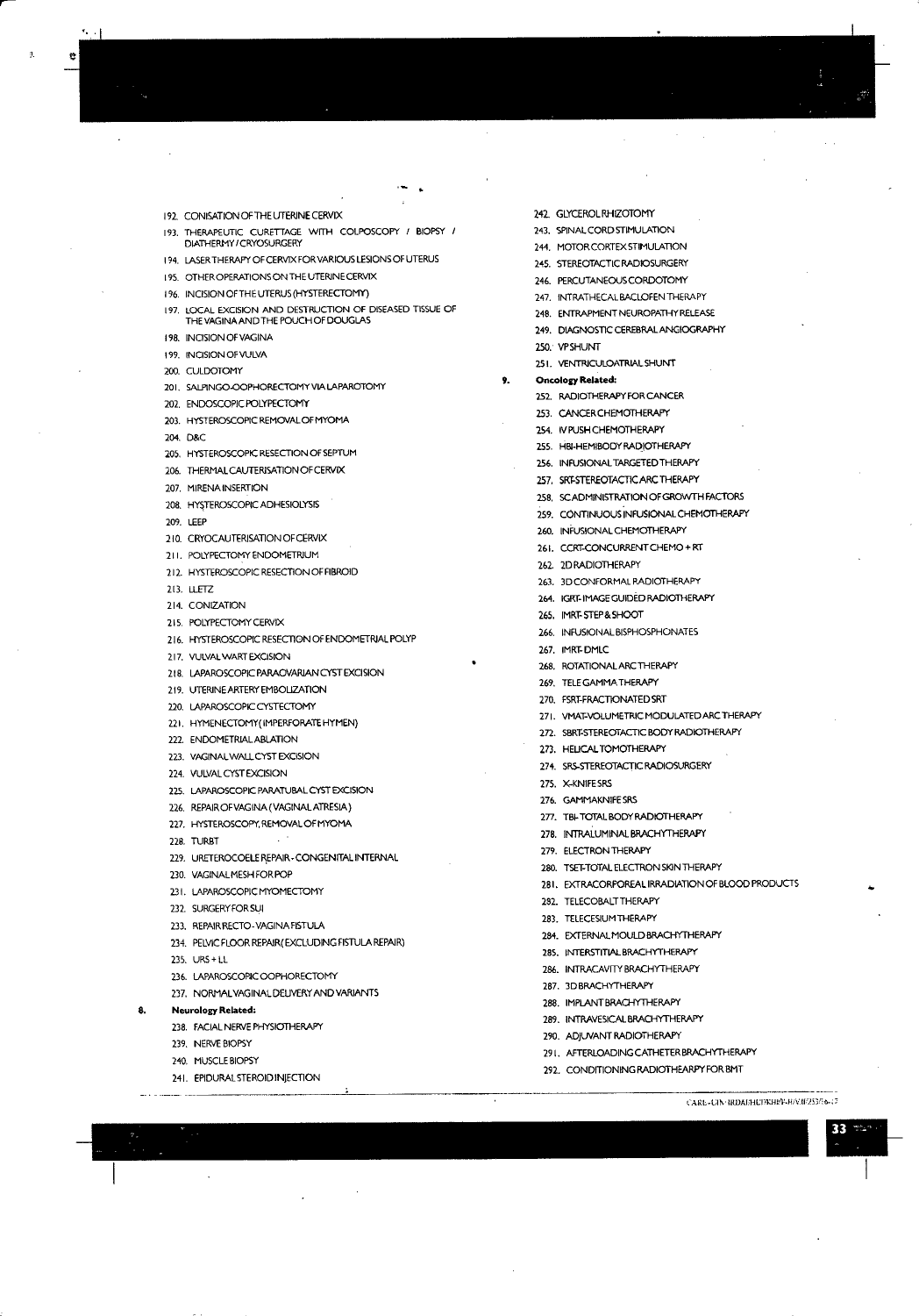378. CARPAL TUNNEL RELEASE 379. CLOSED REDUCTION OF MINOR DISLOCATION

380. REPAIROFKNEECAPTENDON

381. ORIF WITH K WIRE FIXATION-SMALL BONES

382. RELEA5EOFMIDFOOTjOlNT

383. ORlFWrTH PLATING. SMALL LONG BONES

384. IMPLANT REMOVAL MINOR

385. KWIRE REMOVAL

386. POPAPPLICATION

~--

387. CLOSED REDUCTION AND EXTERNAL FIXATION

388. MTHROTOMYHIPjOINT

389. SYME'SAMPUTATION

390. ARTHROPLASTY

391. PARTIALREMOVAL OF RJB

392. TREATMENTOFSESAMOIDBONEFRACTURE

393. SHOULDERAKTHROSCOPY ISURGERY

394. ELBOW ARTHROSCOPY

395. AMPUTATION OF METACARPAL BONE

396. RELEA5EOFTHUMBCONTRACTURE

397. INCISION OF FOOTFASCIA

398. CALCANEUM SPURHYDROCORT INJECTION

399. GANGLION WRIST HYALASE INJECTION

400. PARTIAL REMOVAL OF METATARSAL

401. REPAlR/GRAFTOFFOOTTENDON

402. REVISIONiREMOVALOFKNEECAP

403. AMPUTATION FOLLOWUPSURGERY

404. EXPLORATION OF ANKLE JOINrT

4OS. REMOVE/GRAFTLEG BONE LESION

406. REPAJR/GRAFTACHILLES TENDON

407. REMOVE OF TISSUE EXPANDER

408. BIOPSYELBOW JOINT UNING

409. REMOVAL OF WRIST PROSTHESIS

410. BIOPSY FINGER JOINT LINING

41 I. TENDON LENGTHENING

412. TREATMENT OF SHOULDER DISLOCATION

413. LENGTHENINGOFHANDTENDON

414. REMOVALOF ELBOW BURSA

415. RXATIONOFKNEEjOINT

416. TREATMENT OF FOOT DISLOCATION

417. SURGERYOFBUNION

418. INTRA ARTICULAR STEROID INjECTION

419. TENDON TRANSFER PROCEDURE

420. REMOVALOF KNEECAP BURSA

421. TREATMENT OF FRACTURE OF ULNA

422. TREATMENT OF SCAPULA FRACTURE

423. REMOVAL OF TUMOR OF ARM/ELBOW UNDER RA/GA

424. REPAIROF RUPTURED TENDON

425. DECOMPRESSFOREARM SPACE

426. REVISION OF NECK MUSCLE (TORTICOLLIS RELEASE)

427. LENGTHENINGOFTHIGHTENDONS

428. TREATMENT FRACTURE OF RADIUS& ULNA

429. REPAIROFKNEEjOINT

**IS.** Other operations on the mouth & face:

430. EXTERNAL INCISION AND DRAINAGE IN THE REGION OF THE MOUTH.jAW AND FACE

431. INCISIONOFTHEHMDANDSOFTPAJLATE

432. EXCISION AND DESTRUCTION OF DISEASED HARD AND SOFT PALATE

433. INCISION, EXCISION AND DESTRUCTION IN THE MOUTH

434. OTHEROPERATIONSINTHEMOUTH

**16.** Pediatric surgery Related:

435. EXCISION OF FISTULA-IN-ANO

436. EXCISIONjUVENILEPOLYPSRECTUM

437. VAGINOPLASTY

438. DILATATION OF ACCIDENTAL CAUSTIC STRICTURE **OESOPHAGEAL** 

439. PRESACRALTERATOMAS EXCISION

440. REMOVAL OF VESICALSTONE

441. EXCISION SIGMOID POLYP

442. STERNOMASTOID TENOTOMY

443. INFANTILE HYPERTROPHIC PYLORIC STENOSIS PYLOROMYOTOMY

444. EXCISION OF SOFT TISSUE RHABDOMYOSARCOMA

445. MEDIASTINALLYMPHNODEBIOPSY

446. HIGH ORCHIDECTOMY FOR TESTIS TUMOURS

447. EXCISION OF CERVICAL TERATOMA

44ll. RECTAL-MYOMECTOMY

449. RECTALPROLAPSE(DELORME'S PROCEDURE)

450. DETORSION OF TORSION TESTIS

4SI. EUA + BlOPSYMULTIPLERSTULA IN ANO

452. CYSTIC HYGROMA - INJECTION TREATMENT

## 17. **Plastic Surgery Related:**

453. CONSTRUCTION SKIN PEDICLE FLAP

454. GLUTEAL PRESSURE ULCER-EXCISION

455. MUSCLE-SKINGRAFT,LEG

456. REMOVAL OF BONE FOR GRAFT

457. MUSCLE-SKINGRAFT DUCT FISTULA

458. REMOVAL CARTILAGE GRAFT

459. MYOCUTANEOUSFLAP

460. FIBROMYOCUTANEOUS FLAP

461. BREASTRECONSTRUCTION SURGERYAFTER MASTECTOMY

462. SLING OPERATION FOR FACIAL PALSY

463. SPLlTSKINGRAFfiNGUNDERRA

464. WOLFE SKINGRAFT

465. PLASTIC SURGERY TO THE FLOOR OF THE MOUTH UNDER GA

**18. Thoracic surgery Related:**

466. THORACOSCOPY AND LUNG BlOPSY

467. EXCl510N OF CERVlCAL SYMPATHETICCHAIN THORACOSCOPIC

---<br>35<br>|<br>|

I

468. LASER ABLATION OF BARRETT'S OESOPHAGUS

469. PLEURODESIS

470. THORACOSCOPY AND PLEURALBIOPSY

471. EBU5+ BlOPSY

**19. UroloaRelated:** 474. HAEMODIALYSIS

472. THORACOSCOPY LIGATION THORACIC DUCT

473. THORACOSCOPY ASSISTEDEMPvAEMA DRAINAGE